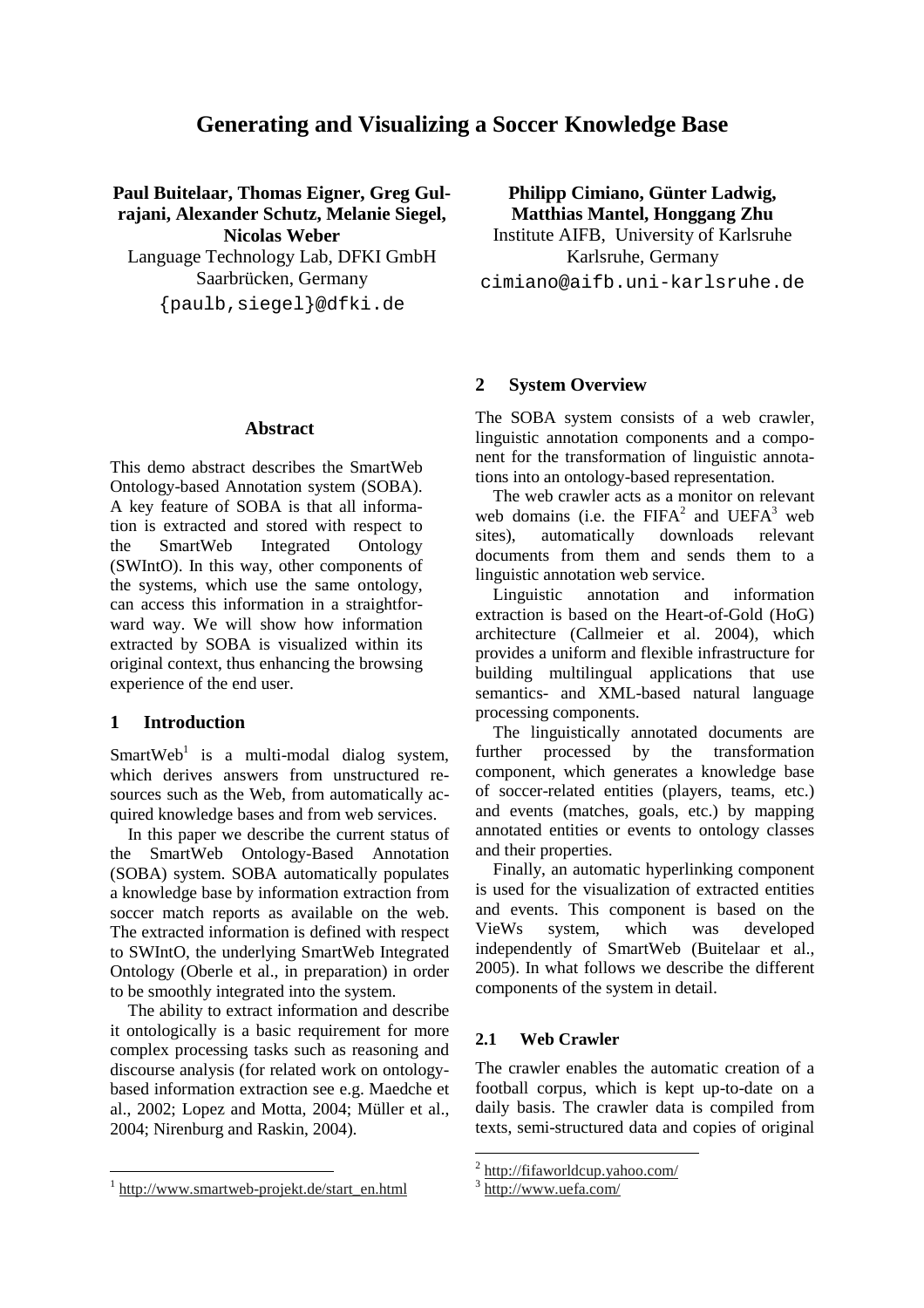HTML documents. For each football match, the data source contains a sheet of semi-structured data with tables of players, goals, referees, etc. Textual data comprise of match reports as well as news articles.

The crawler is able to extract data from two different sources: FIFA and UEFA. Semistructured data, news articles and match reports covering the WorldCup2006 are identified and collected from the FIFA website. Match reports and news articles are extracted from the UEFA website. The extracted data are labeled by IDs that match the filename. The IDs are derived from the corresponding URL and are thus unique.

The crawler is invoked continuously each day with the same configuration, extracting only data which is not yet contained in the corpus. In order to distinguish between available new data and data already present in the corpus, the URLs of all available data from the website are matched against the IDs of the already extracted data.

## **2.2 Linguistic Annotation and Information Extraction**

As mentioned before, linguistic annotation in the system is based on the HoG architecture, which provides a uniform and flexible infrastructure for building multilingual applications that use semantics- and XML-based natural language processing components.

For the annotation of soccer game reports, we extended the rule set of the SProUT (Drozdzynski et al. 2004) named-entity recognition component in HoG with gazetteers, part-of-speech and morphological information. SProUT combines finite-state techniques and unification-based algorithms. Structures to be extracted are ordered in a type hierarchy, which we extended with soccer-specific rules and output types.

SProUT has basic grammars for the annotation of persons, locations, numerals and date and time expressions. On top of this, we implemented rules for soccer-specific entities, such as actors in soccer (trainer, player, referee …), teams, games and tournaments. Using these, we further implemented rules for soccer-specific events, such as player activities (shots, headers …), game events (goal, card …) and game results. A soccerspecific gazetteer contains soccer-specific entities and names and is supplemented to the general named-entity gazetteer.

As an example, consider the linguistic annotation for the following German sentence from one of the soccer game reports:

*Guido Buchwald wurde 1990 in Italien Weltmeister (Guido Buchwald became world champion in 1990 in Italy)*

```
<FS type="player_action">
 <F name="GAME_EVENT">
     <FS type="world champion"/>
  <F name="ACTION_TIME">
    <FS type="1990"/>
 <F name="ACTION_LOCATION">
    <FS type="Italy"/>
 <F name="AGENT">
    <FS type="player">
        <F name="SURNAME">
           <FS type="Buchwald"/>
         <F name="GIVEN_NAME">
            <FS type="Guido"/>
```
# **2.3 Knowledge Base Generation**

The SmartWeb SportEventOntology (a subset of SWIntO) contains about 400 direct classes onto which named-entities and other, more complex structures are mapped. The mapping is represented in a declarative fashion specifying how the feature-based structures produced by SProUT are mapped into structures which are compatible with the underlying ontology. Further, the newly extracted information is also interpreted in the context of additional information about the match in question.

This additional information is obtained by wrapping the semi-structured data on relevant soccer matches, which is also mapped to the ontology. The information obtained in this way about the match in question can then be used as contextual background with respect to which the newly extracted information is interpreted.

The feature structure for *player* as displayed above will be translated into the following F-Logic (Kifer et al. 1995) statements, which are then automatically translated to RDF and fed to the visualization component:

```
soba#player124:sportevent#FootballPlayer
[sportevent#impersonatedBy ->
  soba#Guido_BUCHWALD].
soba#Guido_BUCHWALD:dolce#"natural-person"
[dolce#"HAS-DENOMINATION" ->
 soba#Guido_BUCHWALD_Denomination].
soba#Guido BUCHWALD Denomination":dolce#"
natural-person-denomination"
[dolce#LASTNAME -> "Buchwald";
 dolce#FIRSTNAME -> "Guido"].
```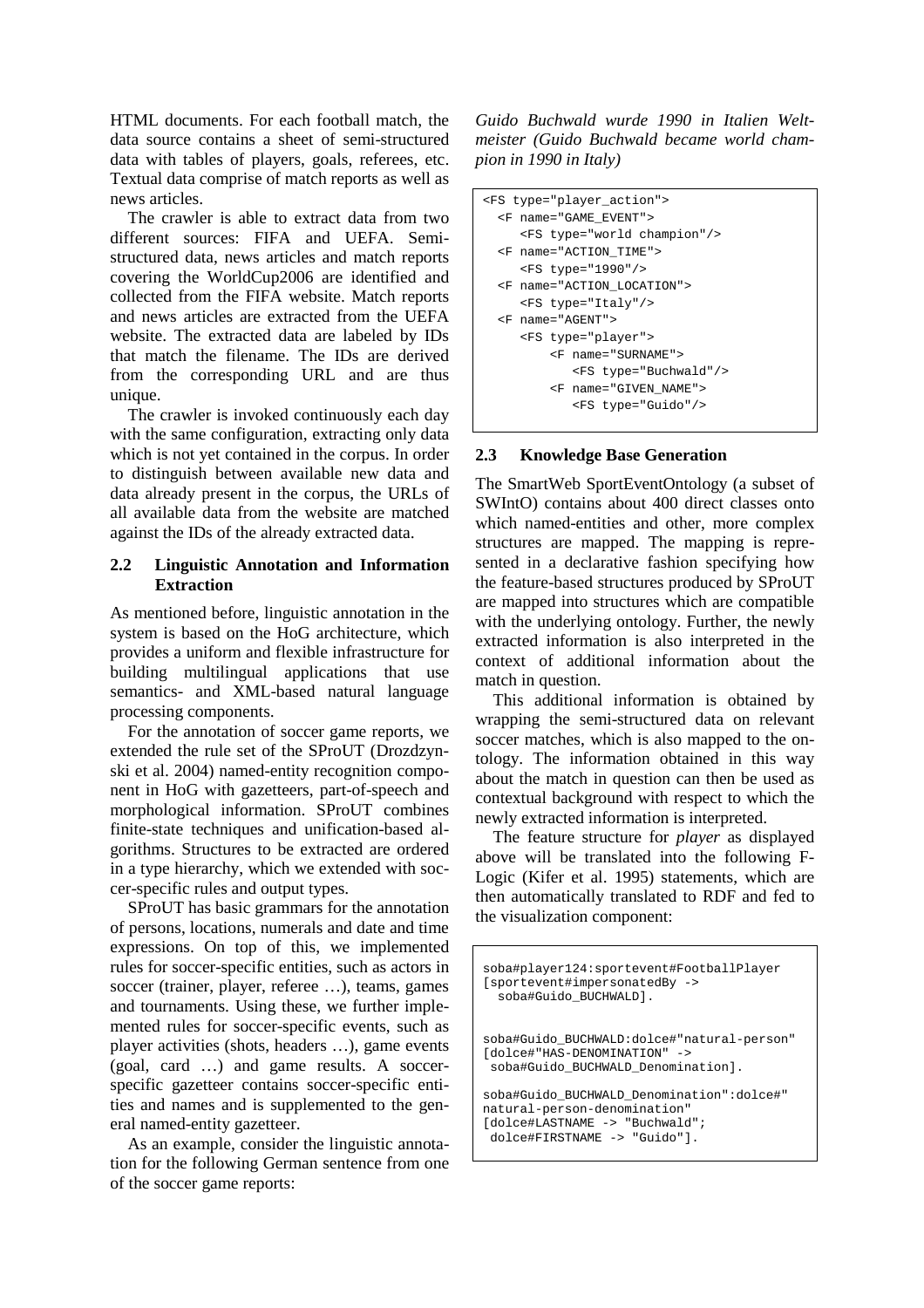#### **2.4 Knowledge Base Visualization**

The generated knowledge base is visualized by way of automatically inserted hyperlink menus for soccer-related named-entities such as players and teams. The visualization component is based on the VIeWs 4 system. VIeWs allows the user to simply browse a web site as usual, but is additionally supported by the automatic hyperlinking system that adds additional information from a (generated) knowledge base.

For some examples of this see the included figures below, which show extracted information for the Panama team (i.e. all of the football players in this team in Figure 1) and for the player Roberto Brown (i.e. his team and events in which he participated in Figure 2).

# **3 Implementation**

All components are implemented in Java 1.5 and are installed as web applications on a Tomcat web server. SOAP web services are used for communication between components so that the system can be installed in a centralized as well as decentralized manner. Data communication is handled by XML-based exchange formats. Due to a high degree of flexibility of components, only a simple configuration over environment variables is needed.

# **4 Conclusions and Future Work**

We presented an ontology-based approach to information extraction in the soccer domain that aims at the automatic generation of a knowledge base from match reports and the subsequent visualization of the extracted information through automatic hyperlinking. We argue that such an approach is innovative and enhances the user experience.

Future work includes the extraction of more complex events, for which deep linguistic analysis and/or semantic inference over the ontology and knowledge base is required. For this purpose we will use an HPSG-based parser that is available within the HoG architecture (Callmeier, 2000) and combine this with a semantic inference approach based on discourse analysis (Cimiano et al., 2005).

# **Acknowledgements**

This research has been supported by grants for the projects SmartWeb (by the German Ministry of Education and Research: 01 IMD01 A) and VIeWs (by the Saarland Ministry of Economic Affairs).

## **References**

- Paul Buitelaar, Thomas Eigner, Stefania Racioppa *Semantic Navigation with VIeWs* In: Proc. of the Workshop on User Aspects of the Semantic Web at the European Semantic Web Conference, Heraklion, Greece, May 2005.
- Callmeier, Ulrich (2000). *PET – A platform for experimentation with efficient HPSG processing techniques.* In: Natural Language Engineering, 6 (1) UK: Cambridge University Press pp. 99–108.
- Callmeier, Ulrich, Eisele, Andreas, Schäfer, Ulrich and Melanie Siegel. 2004. *The DeepThought Core Architecture Framework* In Proceedings of LREC 04, Lisbon, Portugal, pages 1205-1208.
- Cimiano, Philipp, Saric, Jasmin and Uwe Reyle. 2005. *Ontology-driven discourse analysis for information extraction,* Data Knowledge Engineering 55(1).
- Drozdzynski, Witold, Hans-Ulrich Krieger, Jakub Piskorski, Ulrich Schäfer, and Feiyu Xu. 2004. *Shallow processing with unification and typed feature structures – foundations and applications*. Künstliche Intelligenz, 1:17-23.
- Kifer, M., Lausen, G. and J.Wu. 1995. *Logical Foundations of Object-Oriented and Frame-Based Languages*. Journal of the ACM 42, pp. 741-843.
- Lopez, V. and E. Motta. 2004. *Ontology-driven Question Answering in AquaLog* In Proceedings of 9th International Conference on applications of natural language to information systems.
- Maedche, Alexander, Günter Neumann and Steffen Staab. 2002. *Bootstrapping an Ontology-Based Information Extraction System*. In: Studies in Fuzziness and Soft Computing, editor J. Kacprzyk. Intelligent Exploration of the Web, Springer.
- Müller HM, Kenny EE and PW Sternberg. 2004. *Textpresso: An ontology-based information retrieval and extraction system for biological literature.* PLoS Biol 2: e309.
- Nirenburg, Sergei and Viktor Raskin. 2004. *Ontological Semantics*. MIT Press.
- Oberle et al. The SmartWeb Integrated Ontology SWIntO, in preparation.

<sup>&</sup>lt;sup>4</sup> http://views.dfki.de